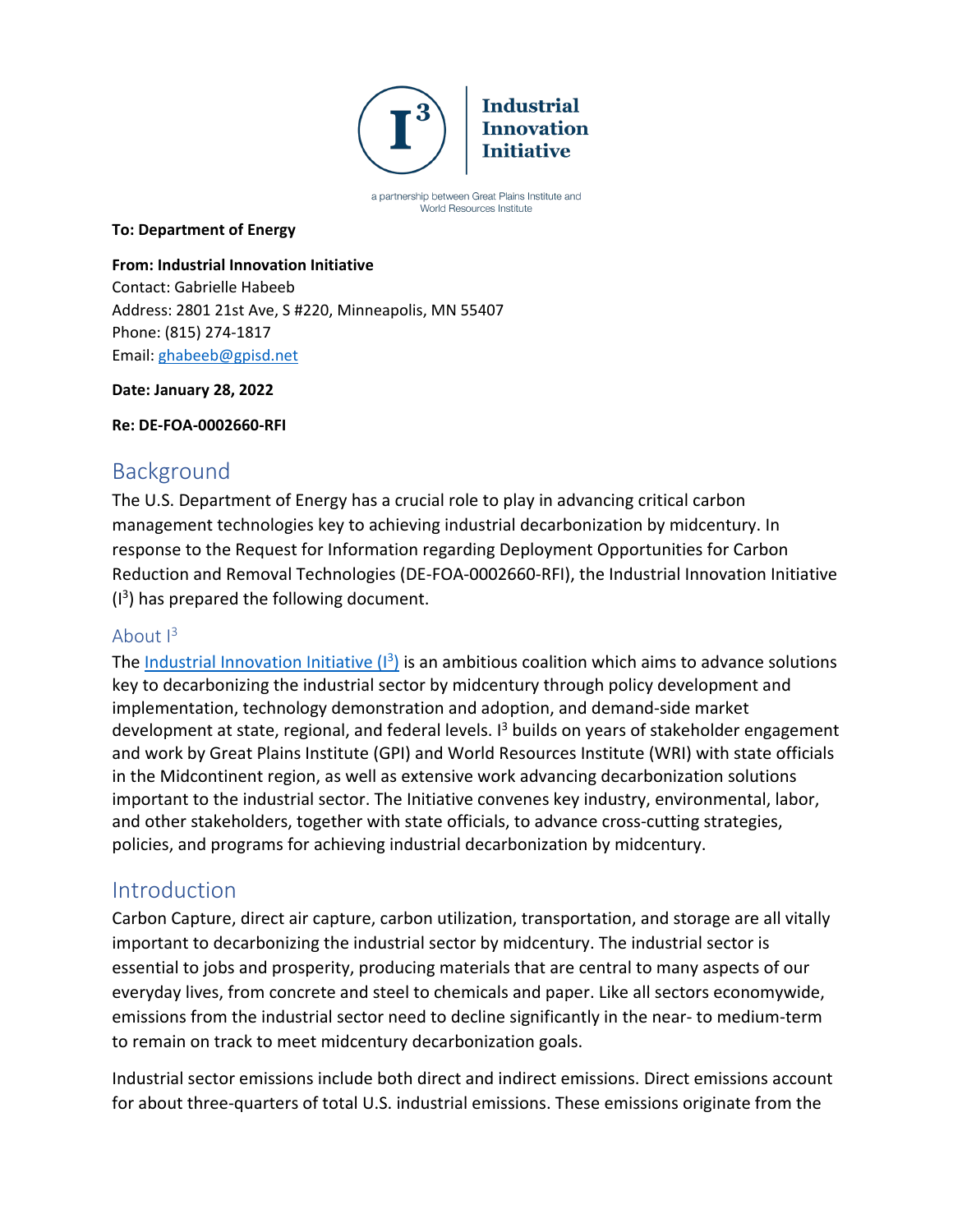on-site combustion of fuels as well as process emissions from chemical reactions inherent to industrial production itself. Direct emissions, especially process emissions, can be extremely difficult to eliminate as they are the result of the physical and chemical processes undergone during production (such as with steel, refining, and cement). Carbon capture and the beneficial utilization or geologic storage of industrial emissions offer the best solution for mitigating and reduc[i](#page-10-0)ng industrial process emissions.<sup>i</sup>



#### **Breakdown of industrial emissions by type and origin**

Industry contributes 23 percent of U.S. greenhouse gas emissions, making it the third highestemitting sector after transportation and electricity. When emissions from industrial electricity use are included, the industrial sector emits 30 percent of total U.S. emissions.<sup>[ii](#page-10-1)</sup>

Federal policy will play a vital role in overcoming a major sequencing challenge as carbon management begins to scale. Companies must be confident that necessary  $CO<sub>2</sub>$  transport and storage infrastructure will be developed before they will commit to siting capture projects; conversely, pipeline and storage developers will not proceed absent of confidence that future capture projects will be developed and placed in service. Federal funding can also help ensure that initial infrastructure is built with extra capacity up front to accommodate cost-effective future growth in carbon capture, direct air capture, and carbon utilization over time. $\mathbb{I}$ 

The path toward industrial decarbonization by midcentury is challenging but feasible; however, we need to spur meaningful action in the next ten years if we are to stay on track. Pilot and demonstration projects are useful for proving the technology, however, the time to scale these projects has come. Success requires support for carbon management solutions through federal policy and from implementing agencies like the Department of Energy.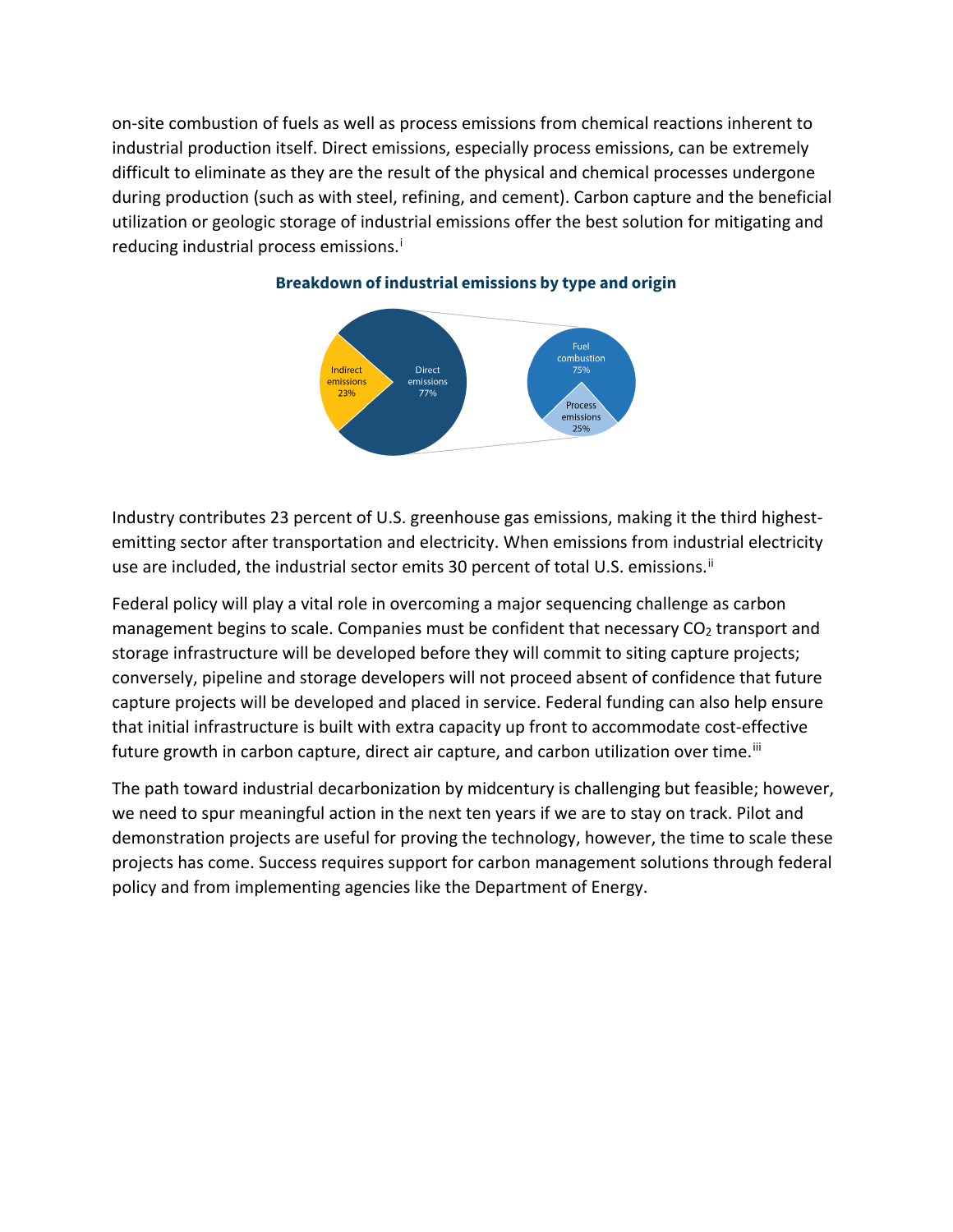## Technical Area 1 – Point-source Carbon Capture Technologies and Integrated Capture and Storage Products

### Point Source Carbon Capture Technology and Application

Carbon capture involves the installation of capture technology on industrial emissions sources and the transport of captured  $CO<sub>2</sub>$ , via pipeline or other means, to locations where it can be put to beneficial use or geologically stored.

Carbon capture and the beneficial utilization and geologic storage of industrial emissions offer the best solution for mitigating and reducing process emissions which represent roughly 30 percent of industrial emissions. There are currently more than 84 carbon capture projects underway, of which 60 are categorized as industrial sector projects, including projects in the hard-to-decarbonize steel, cement, and petrochemical sectors. Carbon capture technology is a useful solution across sectors but is particularly critical for the decarbonization of industry. If these projects all proceed to commercial operation, it will put the U.S. on a pathway for a tenfold increase in operating carbon capture projects over the next decade. Additionally, many more projects under development have not yet been publicly announced.<sup>[iv](#page-10-3)</sup>

The 45Q tax credit provides a crucial incentive to bridge the gap between return on capital in[v](#page-10-4)estment and the costs of capture, transport, and storage.<sup>v</sup> Industrial facilities, including direct air capture, are eligible if they capture at least 100,000 MtCO $_2$ /CO per year. [vi](#page-10-5) In the contiguous U.S., carbon capture has the potential to capture 195 MtCO $_2$ /year in process emissions from 656 industrial facilities. Within these facilities, 458 facilities qualify for the 45Q tax credit, accounting for 188 MtCO<sub>2</sub>/year.<sup>[vii](#page-10-6)</sup> Enhancing economic incentives for carbon management will be necessary to drive down the cost of decarbonization long-term.

The recently enacted Infrastructure Investment and Jobs Act, marks a major step forward in fostering economywide deployment of carbon management technologies, and includes full funding for 2020 Energy Act authorizations to support commercial-scale demonstrations, pilots and engineering studies for carbon capture, direct air capture and carbon utilization technologies and investments in the development of regional direct air capture and hydrogen hubs. Large-scale pilot and demonstration projects are a key step to achieving our emissions reduction objectives and to driving near-term job creation and economic activity, while spurring additional project development and scaling. The infrastructure bill contains \$8.6 billion in funding over five years for 2020 Energy Act authorizations for pilot, demonstrations and other deployment facing initiatives.<sup>[viii](#page-10-7)</sup>

It is estimated that the provisions enacted by the infrastructure package, in tandem with proposed bipartisan enhancements to the 45Q tax credits in separate climate and energy legislation, would result in an estimated 13-fold increase in carbon management capacity and annual CO<sub>2</sub> emissions reductions of 210-250 million metric tons by 2035.<sup>[ix](#page-10-8)</sup>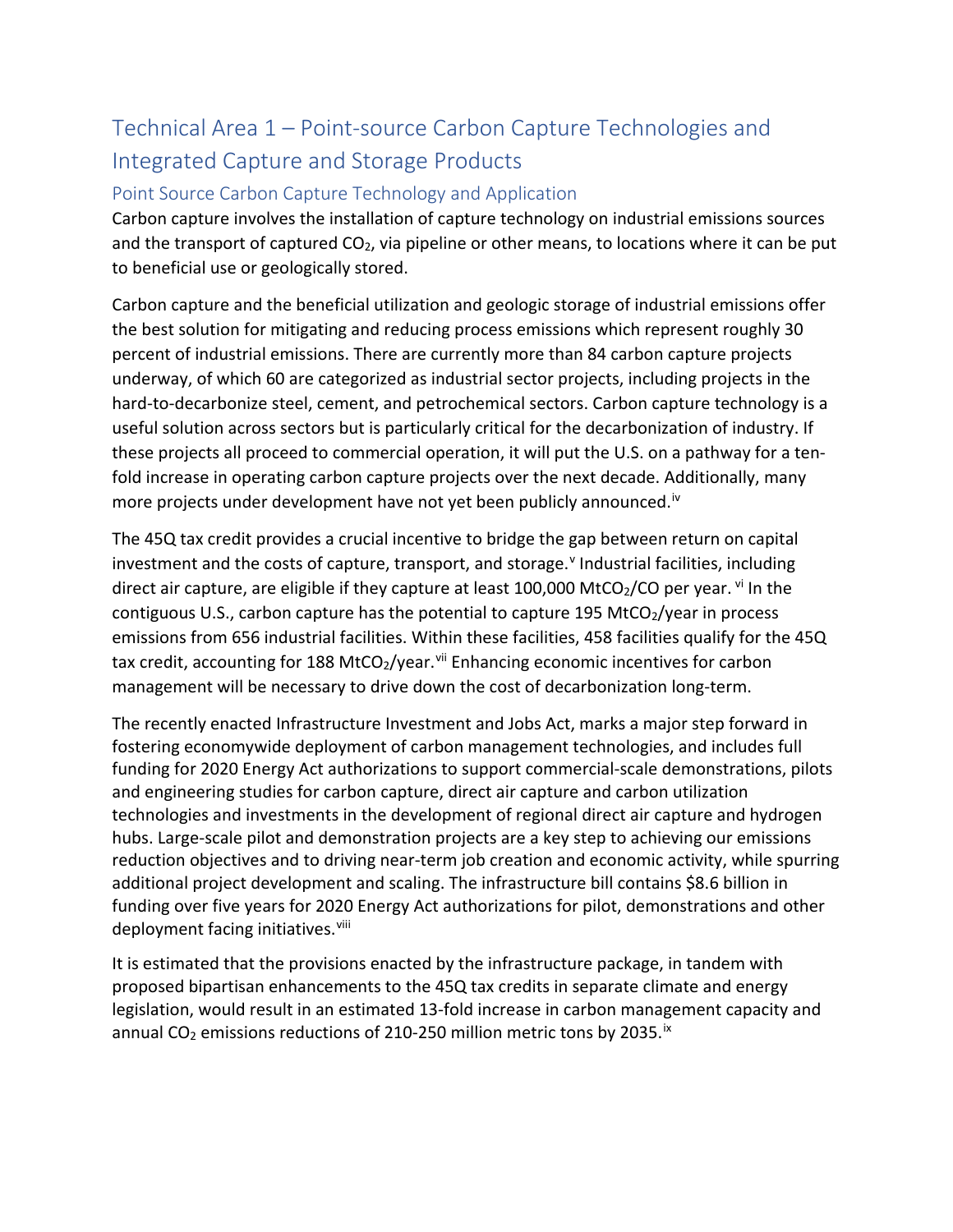# Technical Area 2 – Validation of Carbon Storage Resources for Commercial Development

### Business Case for Geologic Storage Facility

Co-location of Direct Air Capture (DAC) or carbon capture hubs with storage site minimizes the costs associated with transport and land use. Many industrial facilities where carbon capture is applicable are located above or near sedimentary basins suitable for  $CO<sub>2</sub>$  injection and permanent geologic storage.<sup>x</sup> In the U.S., 276 industrial facilities with the potential to capture 83.2 MtCO<sub>2</sub>/year are co-located with sedimentary basins suitable for injection. An additional 251 facilities with capture potential of 77.6 MtCO $_2$ /year are less than 100 miles from a sedimentary basin.<sup>[xi](#page-10-10)</sup>

Of the 84 publicly announced carbon capture projects, 71 percent of all projects are planning to store in dedicated saline storage sites.<sup>[xii](#page-10-11)</sup> The map below shows the geographical distribution and the magnitude of 458 industrial facilities that were considered for carbon capture retrofit with geologic storage.

#### Geographical distribution of the CO<sub>2</sub> capture opportunities from industrial point sources **in the U.S. along with geological storage opportunities**



*Source: Figure authored by GPI based on the SimCCS model, 2020.*

The recently enacted Infrastructure Investment and Jobs Act fully funds the Storing  $CO<sub>2</sub>$ Emissions and Lowering Emissions (SCALE) Act, providing \$25 million to support permitting of Class VI wells for geologic storage at The Environmental Protection Agency (EPA) and \$50 million for state activities including a grant program for states to establish their own Class VI permitting programs.

The existing 45Q credit has significant limitations and improvements are needed to enable a greater number and diversity of carbon capture, direct air capture, and carbon utilization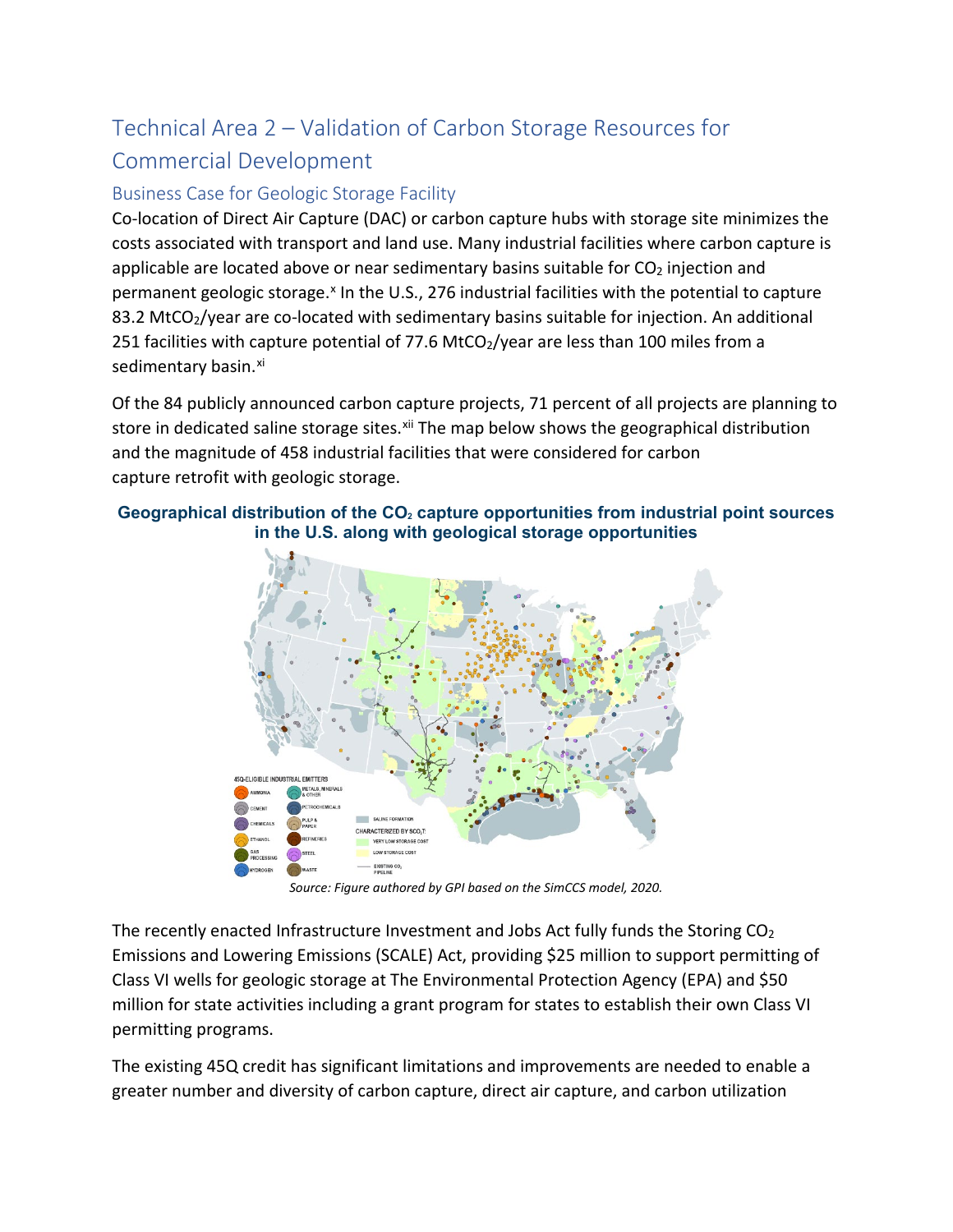projects to achieve commercial feasibility. The cause for greatest concern is that the 45Q credit value is insufficient to fund major new  $CO<sub>2</sub>$  transport and storage infrastructure.  $CO<sub>2</sub>$  pipelines and other infrastructure connected to large-scale saline geologic storage sites are necessary to transport  $CO<sub>2</sub>$  from the point of capture to where it can be securely stored or put to climatebeneficial economic use.[xiii](#page-10-12)

## Technical Area 3 – Carbon Dioxide Pipeline Infrastructure at the Regional and National Scale

Description of Proposed Regional and National Pipeline System(s) for Carbon Dioxide Carbon dioxide is an industrial commodity that is transported through regional pipelines to locations where it can be sold, commercially utilized, and geologically stored. Beneficial economies of scale may be achieved by shared long distance and high-capacity transport infrastructure to support economywide deployment of carbon capture equipment.

While some regions of the United States have suitable geological formations for  $CO<sub>2</sub>$  storage, there are many industrial and power facilities located in regions of the United States without significant deep saline or hydrocarbon geologic formations. Long distance transportation infrastructure can unlock emissions reductions from these facilities as well as economic benefits associated with CCUS projects and maintaining local industries. [xiv](#page-10-13)

There are currently about 5,000 miles of  $CO<sub>2</sub>$  transport pipelines in the United States. Realizing economy wide deployment of regional  $CO<sub>2</sub>$  transport infrastructure will require significant buildout. Developing shared transport infrastructure connecting emitting sources to storage and utilization sites will minimize overall costs and land use impacts of deploying technologies. The figure below illustrates an optimized pipeline network through the midcontinent region.<sup>[xv](#page-11-0)</sup>



#### **Optimized transport network for economy-wide CO2 capture and storage**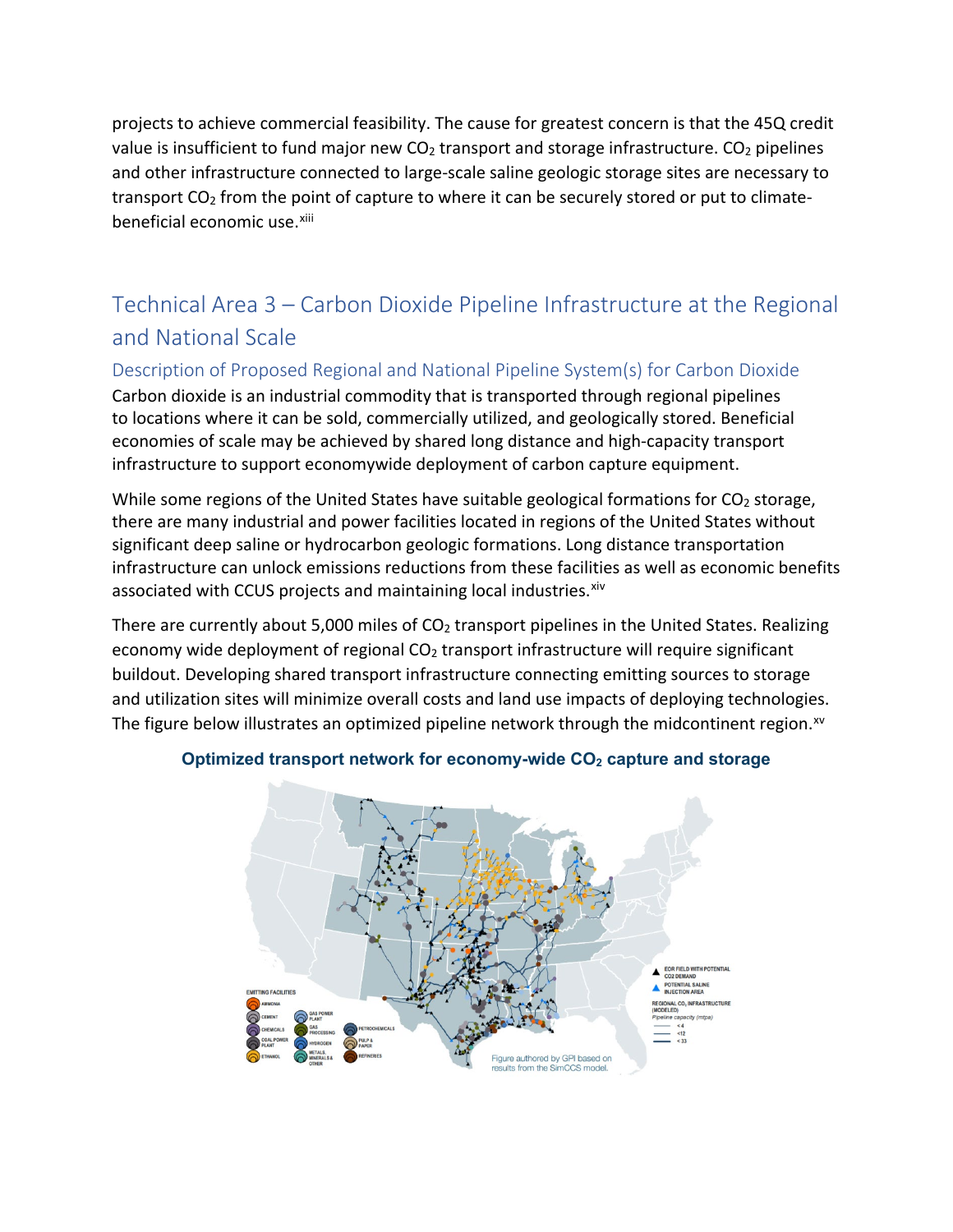The SCALE Act positions the federal government to partner with private capital to invest in both regional and national  $CO<sub>2</sub>$  transport and storage infrastructure networks. The SCALE Act is also technology agnostic, in that it can be applied to any form of transport, not just pipelines.<sup>[xvi](#page-11-1)</sup> Multi-modal transport and distribution - inclusive of railroads, trucks, and barges - offers the near-term flexibility necessary to foster market scaling before pipeline networks are fully built. Areas that host concentrated industrial activity, geologic storage, and existing conventional fossil fuel distribution infrastructure which can be used for  $CO<sub>2</sub>$  transport infrastructure are prime candidates for carbon hubs.<sup>[xvii](#page-11-2)</sup> Similar to existing rail, highway, power, water, and gas infrastructure for their respective industries, shared  $CO<sub>2</sub>$  transport and storage infrastructure facilitates carbon capture deployment in three key ways:

- **•** Enabling more  $CO_2$  capture from more places: not all regions of the U.S. have suitable geology for storage, so  $CO<sub>2</sub>$  must be transported to regions that do. Storage hubs in suitable regions can store  $CO<sub>2</sub>$  from numerous sources across a wide area.
- Realizing economies of scale:  $CO<sub>2</sub>$  transport and storage infrastructure have strong economies of scale whereby larger infrastructure handling greater  $CO<sub>2</sub>$  volume has lower unit cost per ton of  $CO<sub>2</sub>$ . Aggregating more  $CO<sub>2</sub>$  from more sources decreases transport and storage costs, which in turn enables more carbon capture deployment.
- Connectivity: Creating a  $CO<sub>2</sub>$  market will lower risk. Shared  $CO<sub>2</sub>$  infrastructure systems will connect multiple buyers and sellers of CO<sub>2</sub>. Such markets would decrease the demand or supply risk for any individual capture, utilization, or storage project, thereby reducing financing risk premiums and the total cost of carbon capture. Connectivity would also unleash the power of markets to drive innovation in technology and business models, inevitably accelerating carbon capture deployment.

Federal investment in  $CO<sub>2</sub>$  transport infrastructure must support development of an interconnected, open-access  $CO<sub>2</sub>$  transport system in the United States that is able to serve future needs for CCUS scale-up. The SCALE Act<sup>xviii</sup> provides DOE with key tools to achieve this need:

- The Large-Scale Carbon Storage Commercialization Program enables DOE to invest in developing  $CO<sub>2</sub>$  storage sites to receive  $CO<sub>2</sub>$  from capture and removal projects under development.
- The CIFIA (CO<sub>2</sub> Infrastructure Finance and Innovation Act) program requires  $CO<sub>2</sub>$ transport infrastructure be a common carrier to ease access.
- The CIFIA program's Future Growth Grants enables DOE to invest to ensure key new  $CO<sub>2</sub>$ pipelines are built to meet future demand as CCUS scales up.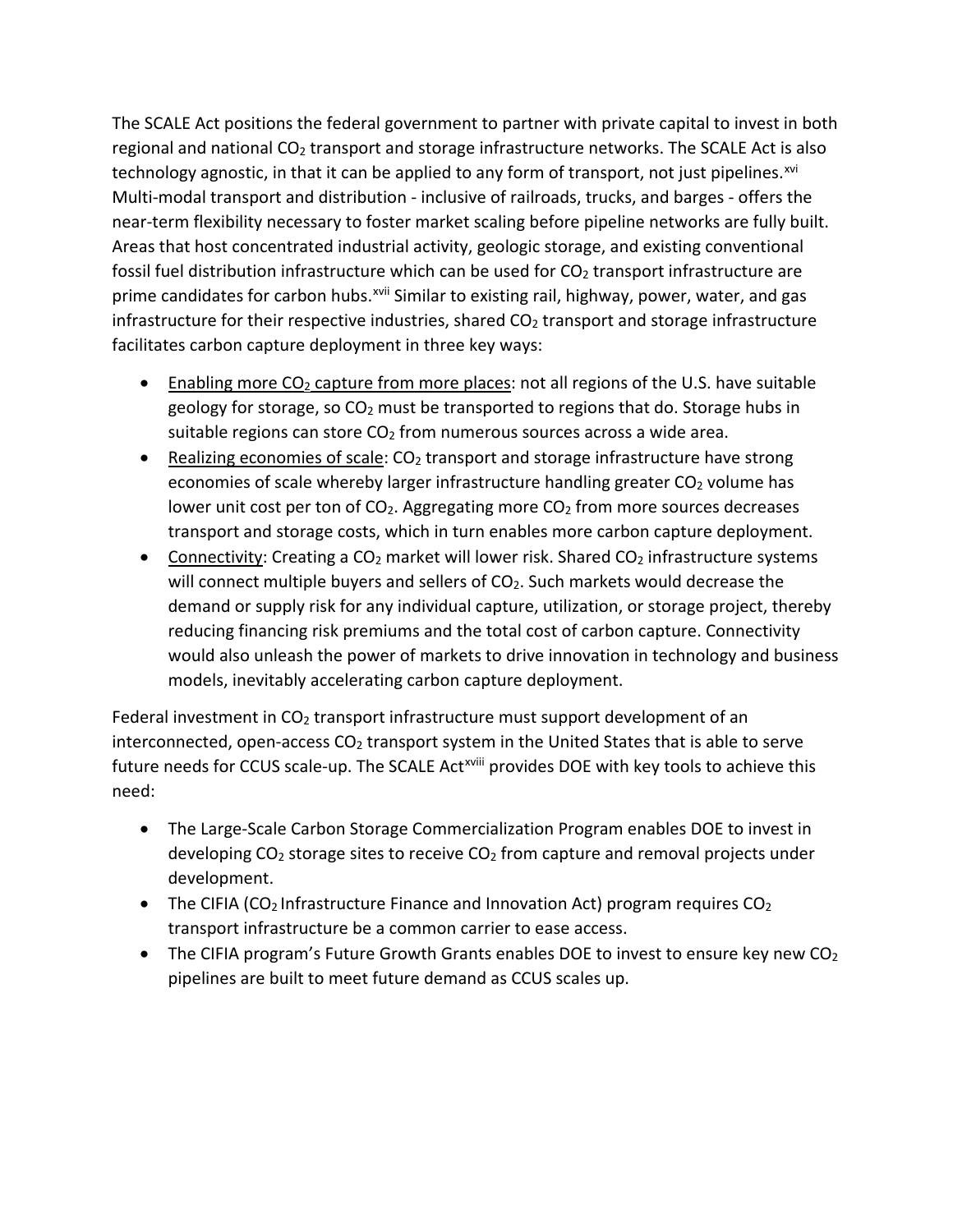# Technical Area 4 – Direct Air Capture (DAC) Technologies and Regional Deployment Opportunities

Direct Air Capture (DAC) will become increasingly important in decarbonizing particularly hardto-abate industries where  $CO<sub>2</sub>$  is not easily captured at the point of emission. DAC also provides a vital solution for the removal of  $CO<sub>2</sub>$  from the atmosphere. Even under an ideal scenario where the U.S. fully decarbonizes the economy by midcentury, direct air capture and other negative emissions technologies will play a significant role in offsetting any remaining anthropogenic emissions. The International Energy Agency (IEA) estimates that the global carbon management industry will need to scale up to well over 2,000 facilities, capturing 2.8 gigatons of  $CO<sub>2</sub>$  per year to limit warming to  $2^{\circ}$ C. [xix](#page-11-3)

The four regional Direct Air Capture (DAC) hubs, as funded by the Infrastructure Investment and Jobs Act, should be sited based on criteria where there is the greatest potential for effective synergies at each phase of the carbon management process. Statutory criteria include the capacity to remove at least 1 million tons  $CO<sub>2</sub>$  annually, with priority for projects with larger initial capacity and greater potential for expansion; potential to help facilitate regional CCUS networks; synergies with  $CO<sub>2</sub>$  storage hubs; and potential to serve point-source  $CO<sub>2</sub>$  capture projects (beneficial for realizing economies-of-scale and mitigating the chicken-and-egg challenge for sequencing buildout of  $CO<sub>2</sub>$  capture, transport, and storage projects). DAC Hubs should also be located within regions with existing carbon-intensive industry or fossil fuel production and provide benefits to communities beyond climate change mitigation, such as providing new employment and economic opportunities for legacy energy communities. There may also be synergies between DAC Hubs and deployment of other clean energy technologies, such as low emissions power, hydrogen, and  $CO<sub>2</sub>$  utilization.<sup>[xx](#page-11-4)</sup>

When considering siting DAC hubs near 45Q tax credit qualifying facilities, it is also beneficial to include facilities with near- and medium-term capture opportunities, looking both at the carbon capture landscape which exists and where it is trending long-term.<sup>[xxi](#page-11-5)</sup>

## Technical Area 5 – Direct Air Capture Prizes and Requirements

To spur advancements in DAC and its deployment, the federal government can create competitions or challenges in which they develop ambitious performance criteria and establish a prize for the entity that first meets the challenge (or all entities that meet the challenge).<sup>[xxii](#page-11-6)</sup> Prizes currently funded under the Infrastructure Investment and Jobs Act for DAC consist of a financial award: \$100 million for the commercial DAC prize and \$15 million for the precommercial DAC prize. The commercial DAC prize, as it is structured for a per-ton payment for  $CO<sub>2</sub>$  removed, can be used to provide long-term revenue certainty for commercial DAC projects to facilitate financing.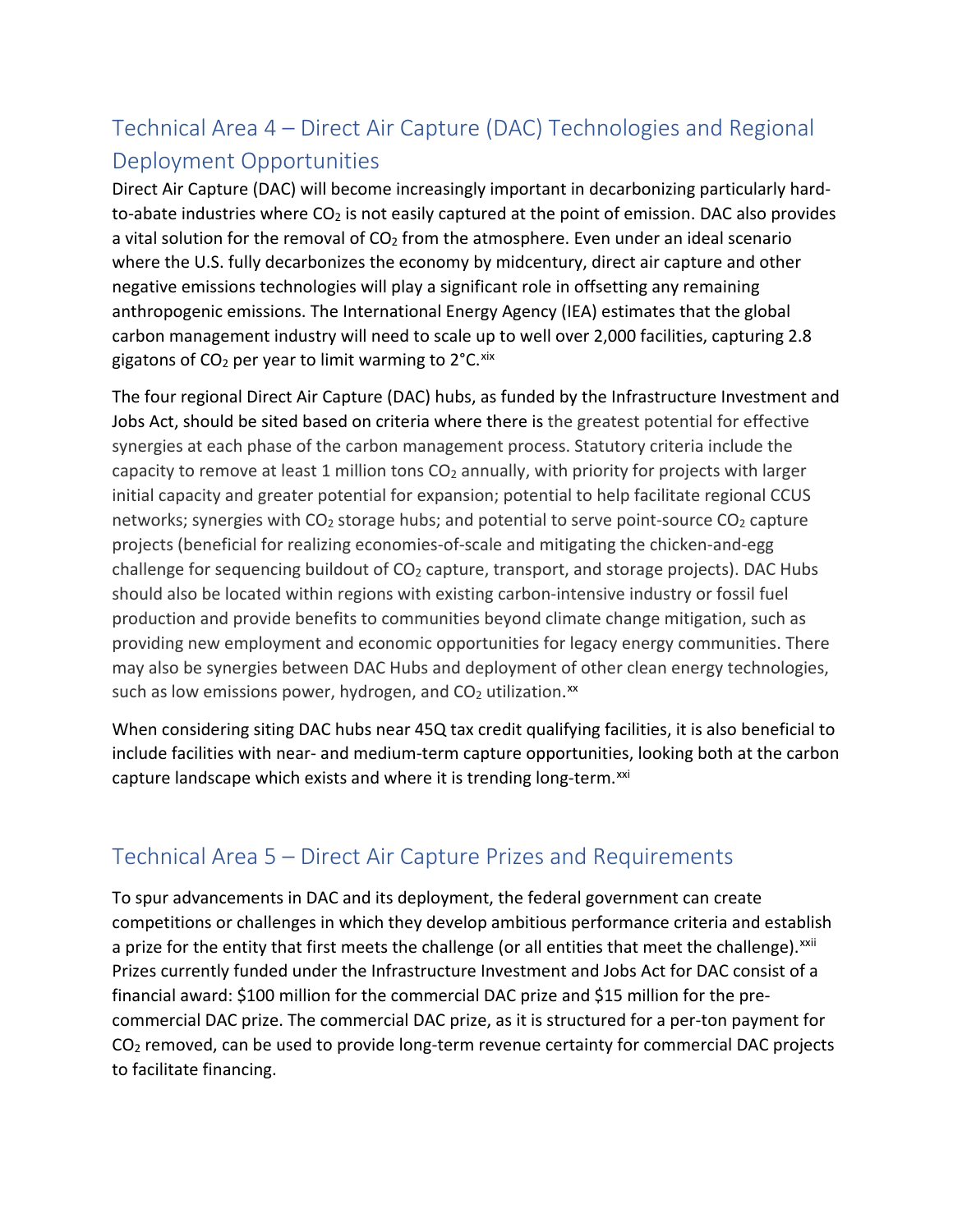## Technical Area 6 – Opportunities for Carbon Conversion Technologies and Grant Program

### Funding, Business Models, and Market Considerations

In the industrial sector especially, capital costs are high, and the economic life of assets is measured in decades, making it difficult for companies and their investors to shoulder the risks of early commercial-scale demonstration on their own. There is, therefore, a need to increase federal investment in research, development, commercial-scale demonstration, and deployment.

Carbon utilization entails the beneficial use of  $CO<sub>2</sub>$  or CO captured from gaseous waste streams in the manufacture of a valuable product that results in a net reduction of greenhouse gas emissions as compared to an incumbent process or product. Carbon utilization may involve the production of a wide variety of commodities or products sourced from waste gases or direct air capture, including low- and zero-carbon fuels, chemicals, plastics, advanced materials, industrial gases and fluids, building products, and even feedstocks for animal feed and food. Using the IRS definition of commercial markets, a wide variety of products sourced from qualified carbon oxides should be eligible to receive credit under 45Q.

High-volume products sourced from carbon utilization, including concrete, aggregates, and fuels could drive both significant carbon utilization and market value. However, realizing this market will require a range of market development policies such as federal procurement, buildout of CO2 transport infrastructure, and breakthroughs in carbon utilization technologies and processes enabled by federal RD&D. The federal government can take steps to incentivize commercial production of products sourced from carbon capture, including developing standards and disclosures regarding the embodied carbon content of carbon recycled products. As corporations and other entities begin to look towards procurement of electricity, liquid fuels and products sourced from carbon capture processes, the federal government can play a leading role in developing standards for what is needed to track, account for, and verify carbon reductions from the manufacture of such products.<sup>xxiii</sup>

### Engagement and Existing Government Procurement Mechanisms

Federal and state governments can put in place procurement bonus policies that encourage companies to outperform each other on low-carbon innovation. A procurement bonus provides a cost discount to a company's bid if it has lower carbon intensity than its competitors. Another option is to also include a fund that covers the cost differential (if any exists) between the winning low-carbon bids and the bids that use conventional technologies. A high-achievers program could also provide a voluntary certification to manufactured materials that meet a defined specification for lower greenhouse gas emissions intensities (similar to the EnergyStar approach for energy efficiency). This type of voluntary certification could then be used as a requirement for some percentage of federal or state purchasing, and as a voluntary benchmark for private sector procurement and consumer-facing programs. This enables agencies or departments to use low-carbon options without having to cover any additional costs through their operational budgets.<sup>[xxiv](#page-11-7)</sup> Manufacturing that makes use of captured carbon has the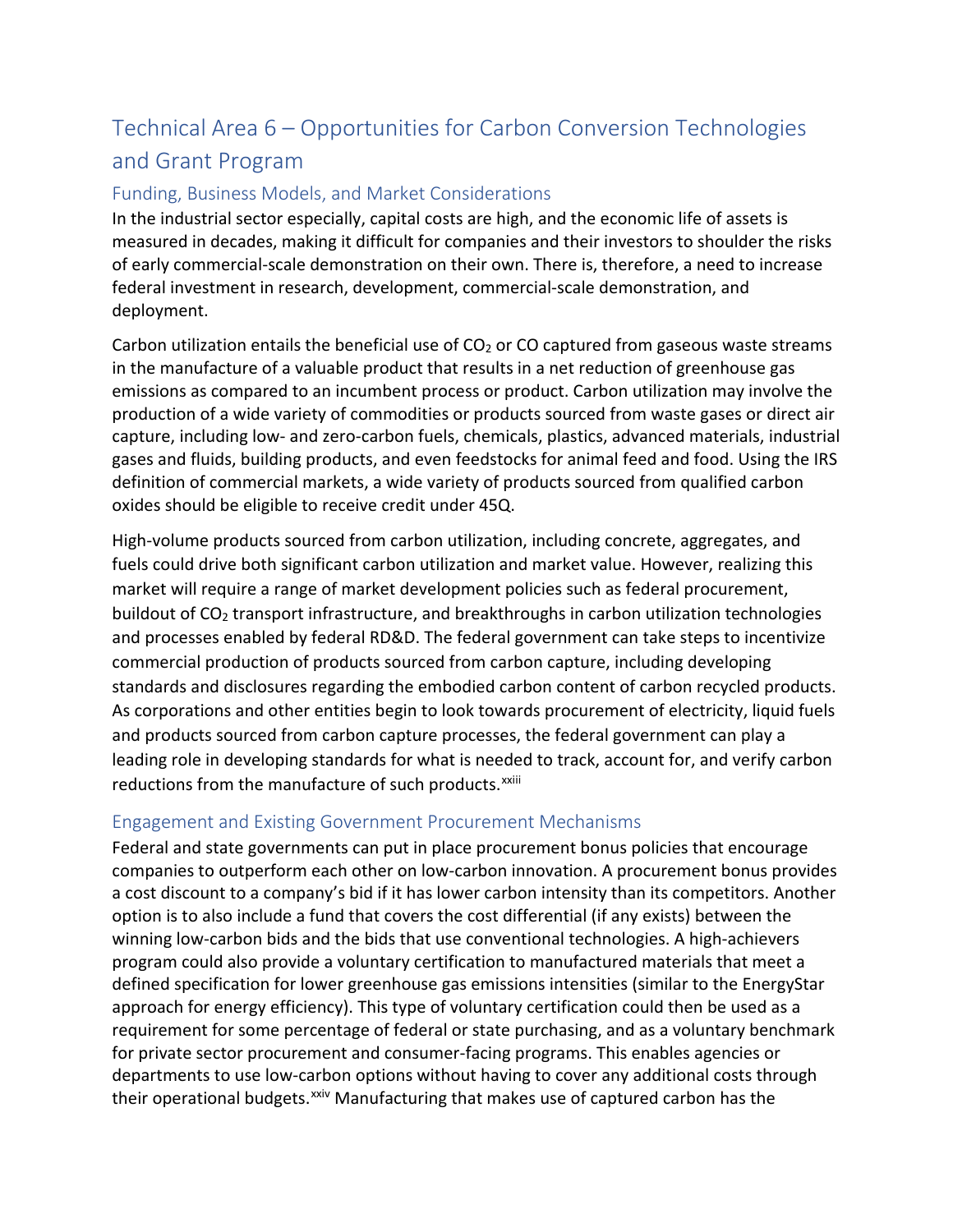potential to be more costly compared to traditionally produced products. Procurement mechanisms can lend certainty and stability to industry leaders.

In actualizing procurement mechanisms, we should first support information and disclosure policies. A clear and comparable data set is a necessary starting point for setting meaningful emissions intensity benchmarks for any voluntary or mandatory industrial procurement policy. Given the low level of comparable data in many industrial sectors, disclosure of emissions intensity data through environmental product declarations (EPDs) or other independently verified reporting mechanisms, following a consistent scope and methodology, should be the first step to build towards other procurement policies at the federal or state level. [xxv](#page-11-8)

## Technical Area 7 – Environmental Justice, Engagement, and Workforce Development

Investments in carbon capture, direct air capture, and carbon utilization projects, together with accompanying CO<sub>2</sub> transport and storage infrastructure, have the potential to help revitalize and sustain communities reliant on traditional energy production and industries. Carbon capture projects provide some of the most desirable clean energy and industrial jobs as employment associated with hard to abate industrial sectors pay higher than average local wages. Residents of historically disadvantaged communities living close to industrial and power generation facilities have borne disproportionate impacts of pollution while often lacking access to the high-wage jobs these facilities provide. Carbon management projects have the potential to change this dynamic.<sup>[xxvi](#page-11-9)</sup>

The communities that are most vulnerable to climate change also typically suffer the greatest impacts from criteria air and other pollutants from nearby industrial and power facilities; carbon capture can play a role in addressing these concerns. Carbon capture is a flexible control technology that works on a wide range of industrial facilities and power plants, and in many instances carbon capture retrofits significantly reduce conventional pollutant emissions. Prior to CO<sub>2</sub> separation and capture, flue gas must undergo pretreatment to remove criteria air pollutants, including sulfur oxides, particulate matter, and nitrogen dioxide, to protect the capture solvent. Additionally, beneficial utilization of pre-combustion industrial gases removes criteria pollutants as part of the utilization process. Installation of carbon capture may also result in facilities having to meet more current and usually stricter emissions standards. XXVII

As carbon capture retrofits are capital intensive, it is less likely that old, inefficient, and higher polluting facilities are extending their lives by adding carbon capture. Younger, relatively more efficient, long-lived plants pose the most significant challenge to decarbonization, as without capture they will emit  $CO<sub>2</sub>$  unabated, potentially for decades. However, more detailed analysis is needed to quantify potential air quality benefits from such carbon capture retrofits.<sup>xxviii</sup>

It is also important to note that Tribal Nations are disproportionately negatively impacted by climate change, as shifts in climatic conditions impair and degrade the cultural, provisioning,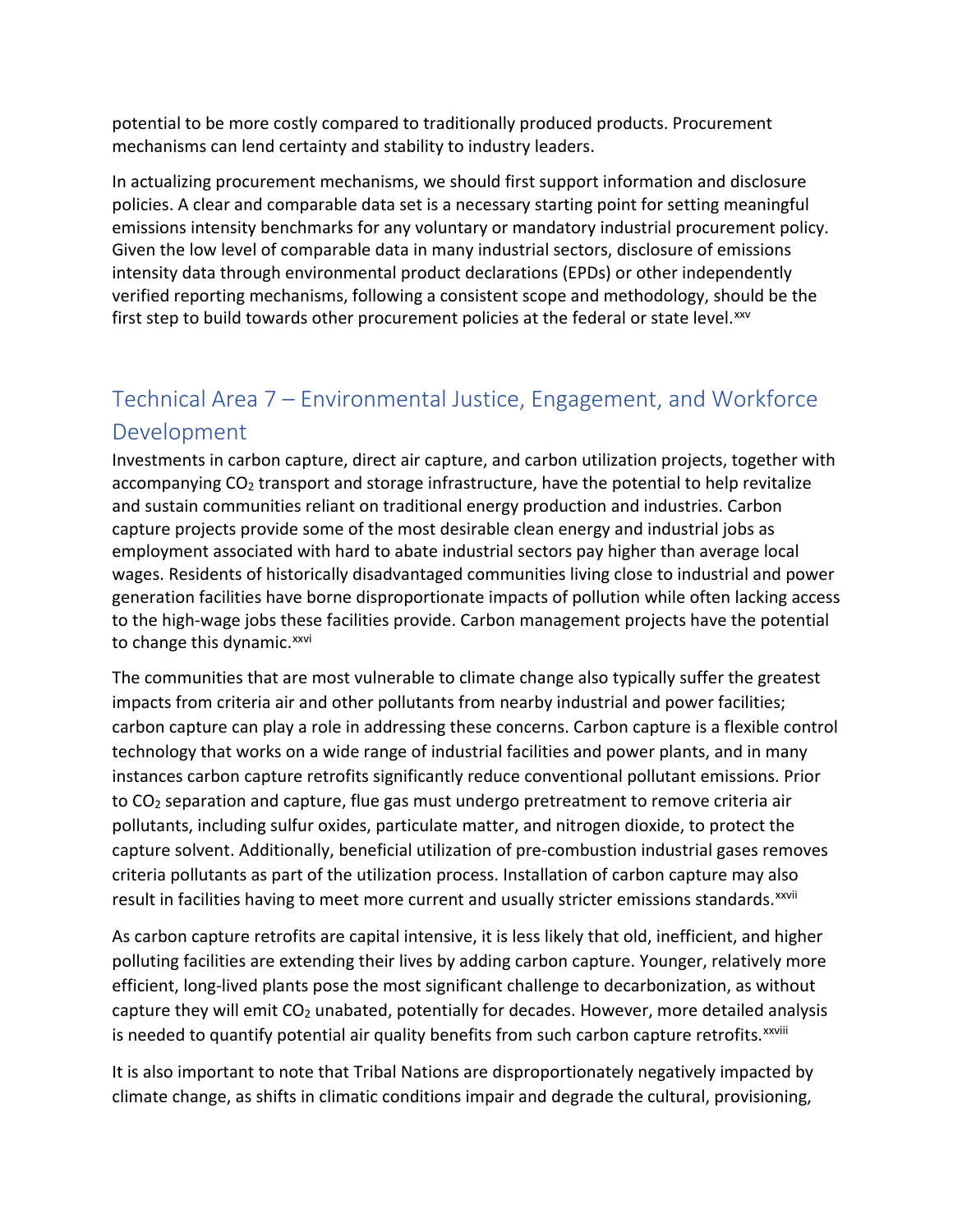and regulating ecosystem services upon which their lives and livelihoods depend. Tribal Nations should be included as vital partners in all decisions made regarding carbon management on Tribal Lands, with a streamlined engagement process that incentivizes participation so they may ensure their benefit from these projects.<sup>[xxix](#page-11-10)</sup>

## Technical Area 8 - Iron, Steel, Manufactured Products, or Construction Materials and Clean Energy Jobs

### Carbon Reduction and Removal Technology Deployment and Demonstration Projects Impacts on the Workforce

The industrial manufacturing sector, which includes the production of metal, mineral, chemical, and petroleum products, among others, currently makes up more than 11 percent of the U.S. GDP, making it the fourth largest contributor after Finance, Government, and Professional Business Services.<sup>[xxx](#page-11-11)</sup> This sector employs millions of Americans and supports state and local economies across the Midwest and Gulf Coast. However, it is also the third largest emitting sector after electric power and transportation. Decarbonization must occur in a way that preserves industries and their contributions to the U.S. economy, as well as the direct and indirect jobs they create.

Deployment of carbon capture, removal, transport, utilization, and storage technologies will sustain and grow domestic high-wage industrial, energy, and manufacturing jobs. Carbon capture projects at industrial facilities and power plants provide some of the most desirable clean energy and industrial jobs since employment associated with heavy industry (refining, chemicals, cement, steel, etc.) and power plants pay higher than average local wages, while preserving important existing facilities and infrastructure. XXXI

A Rhodium Group analysis, commissioned by the Great Plains Institute, found that the anticipated industrial sector deployment of carbon capture, storage, and buildout of associated CO<sub>2</sub> transport infrastructure is expected to create up to 17,000 annual project-related jobs and 13,000 jobs for ongoing annual operations, with nearly \$52 billion in capital investments through 2050.<sup>xxxii</sup>

Many additional high-wage jobs are created locally and across supply chains through the sectorwide deployment of carbon management technologies. A typical direct air capture plant capturing one million metric tons of  $CO<sub>2</sub>$  per year can generate roughly 3,500 jobs across the various sectors in the supply chain. The construction, engineering and equipment manufacturing sectors combined could see at least 300,000 new jobs associated with full scale direct air capture deployment, according to a Rhodium Group analysis. xxxiii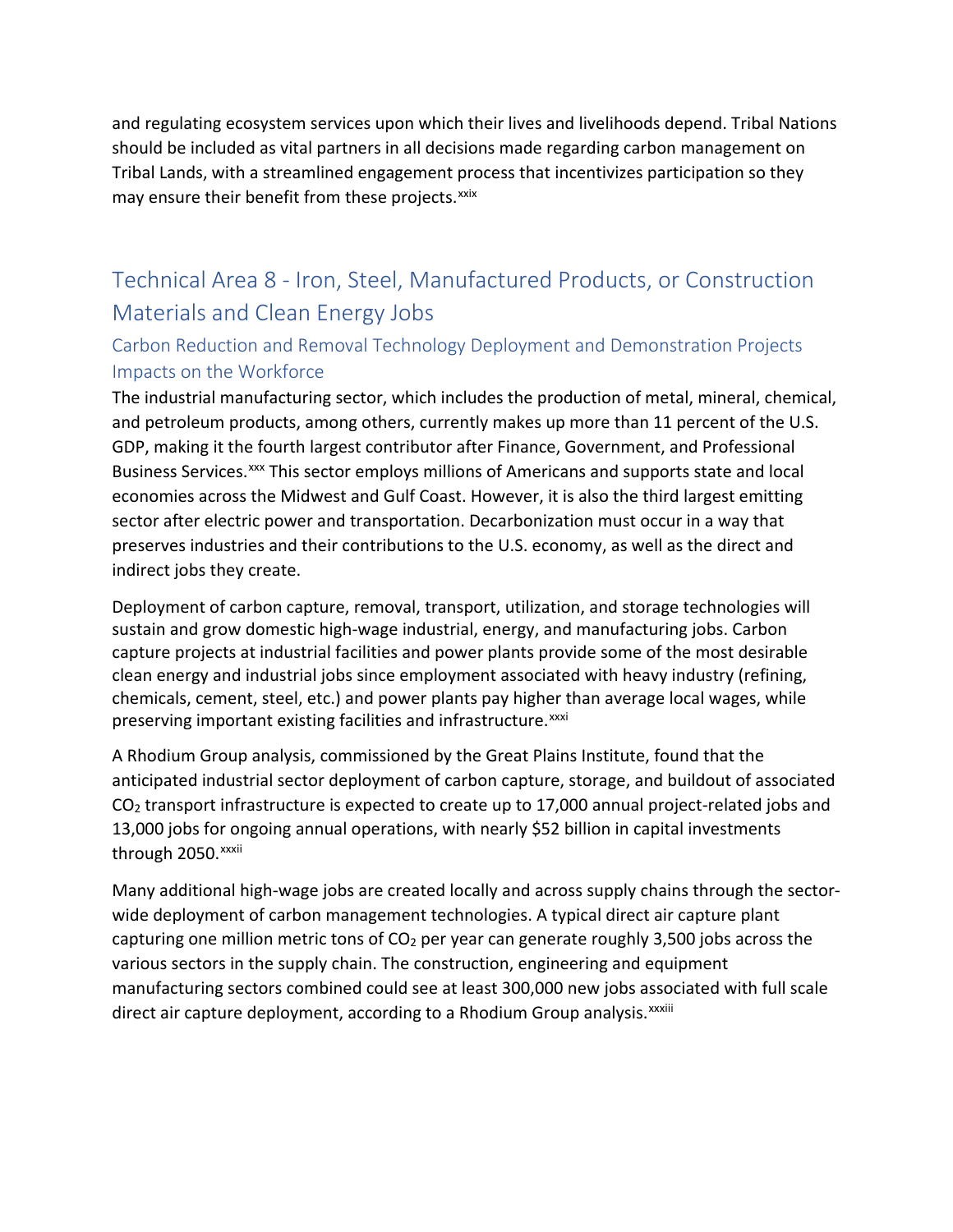## **Conclusion**

Industry presents a unique challenge to and opportunity for decarbonization. The industrial sector is responsible for approximately one third of U.S. carbon emissions and presents significant obstacles to decarbonize. The deployment of carbon capture and removal technologies have the potential to mitigate the worst of these emissions when deployed at scale, and support the continued operation of domestic manufacturing facilities, while creating and maintaining jobs which are critical to state and local economies in America's heartland. With emissions reductions may also come a myriad of economic, community, and public health co-benefits, so long as buildout is done with intention.

The U.S. is the world's leader in the capture, use and storage of carbon emissions, with nearly 50 years of successful commercial and operational experience across multiple sectors to leverage in building new industries and associated high-wage jobs. Building on the deeply bipartisan success of the 2018 Furthering Carbon Capture, Utilization, Technology, Underground storage, and Reduced Emissions (FUTURE) Act and subsequent bipartisan tax and research, development, and demonstration provisions in the 2020 omnibus, the Biden administration and the 117th Congress have the opportunity enact a broad portfolio of federal incentives and other policies to commercialize carbon capture, removal, transport, use and storage.

Extensive deployment of carbon management solutions will be necessary to offset the hardestto-abate anthropogenic emissions and remove existing emissions from the air directly. With federal support, carbon capture, usage, and storage, and direct air capture technologies can and must be scaled up rapidly over the next decade if the U.S. is to do our part in maintaining a livable climate.

<span id="page-10-0"></span><sup>&</sup>lt;sup>i</sup> [Decarbonizing Industry by 2050: A Federal and State Policy Blueprint,](https://www.industrialinnovation.org/blueprint) Industrial Innovation Initiative, 2021

<span id="page-10-1"></span>ii [EPA, Sources of Emissions,](https://www.epa.gov/ghgemissions/sources-greenhouse-gas-emissions) Accessed 1/10/2022

<span id="page-10-2"></span>iii [Decarbonizing Industry by 2050: A Federal and State Policy Blueprint,](https://www.industrialinnovation.org/blueprint) Industrial Innovation Initiative, 2021

<span id="page-10-3"></span>iv [U.S. Carbon Capture Activity and Project Table,](https://www.catf.us/ccstableus/) Clean Air Task Force, 2021

<span id="page-10-4"></span><sup>v</sup> [2021 Federal Policy Blueprint,](https://carboncapturecoalition.org/wp-content/uploads/2021/02/2021_Blueprint.pdf) Carbon Capture Coalition, 2021

<span id="page-10-5"></span>vi [Transport Infrastructure for Carbon Capture and Storage,](https://www.betterenergy.org/wp-content/uploads/2020/06/GPI_RegionalCO2Whitepaper.pdf) Great Plains Institute, 2020

<span id="page-10-6"></span>vii [Cost Analysis of Carbon Capture and Sequestration of Process Emissions from the US Industrial Sector,](https://pubs.acs.org/doi/abs/10.1021/acs.est.9b07930) Pilorgé et al, 2020

<span id="page-10-8"></span><span id="page-10-7"></span>viii [Fact Sheet: Bipartisan Infrastructure Investment and Jobs Act,](https://carboncapturecoalition.org/wp-content/uploads/2021/11/Infrastructure-bill_GPI-CM-fact-sheet_final-1.pdf) Industrial Innovation Initiative ix Ibid

<span id="page-10-9"></span><sup>x</sup> [Transport Infrastructure for Carbon Capture and Storage,](https://www.betterenergy.org/wp-content/uploads/2020/06/GPI_RegionalCO2Whitepaper.pdf) Great Plains Institute, 2020

<span id="page-10-10"></span>xi [Cost Analysis of Carbon Capture and Sequestration of Process Emissions from the US Industrial Sector,](https://pubs.acs.org/doi/abs/10.1021/acs.est.9b07930) Pilorgé et al, 2020

<span id="page-10-11"></span>xii [U.S. Carbon Capture Activity and Project Table,](https://www.catf.us/ccstableus/) Clean Air Task Force, 2021

<span id="page-10-12"></span>xiii [Decarbonizing Industry by 2050: A Federal and State Policy Blueprint,](https://www.industrialinnovation.org/blueprint) Industrial Innovation Initiative, 2021

<span id="page-10-13"></span>xiv [Transport Infrastructure for Carbon Capture and Storage,](https://www.betterenergy.org/wp-content/uploads/2020/06/GPI_RegionalCO2Whitepaper.pdf) Great Plains Institute, 2020